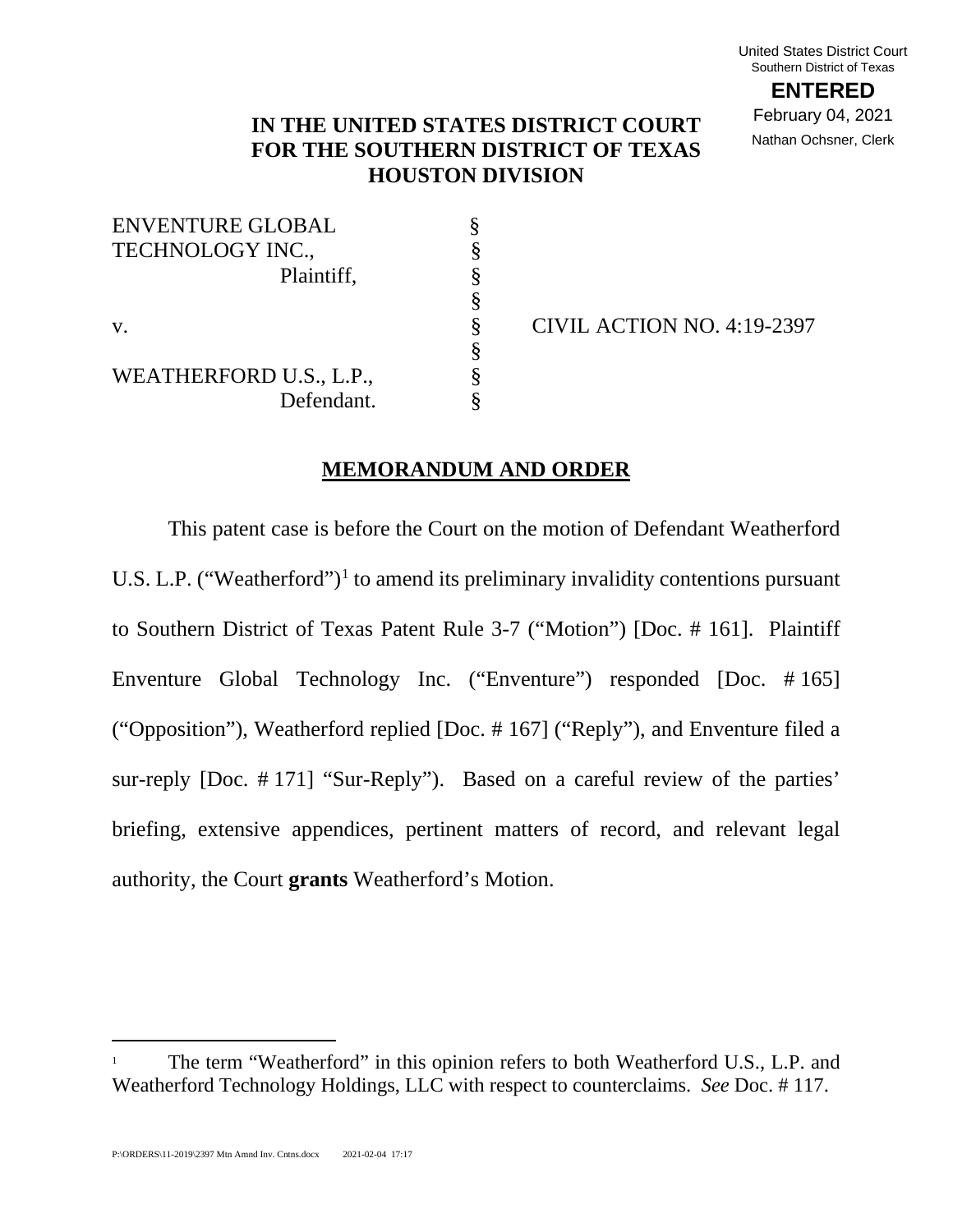## **I. BACKGROUND**

Enventure's claims of infringement against Weatherford in this case are wideranging and have evolved during this litigation. Enventure initially asserted infringement of 11 patents containing more than 441 claims in its complaint filed in July 2019. Enventure's current infringement causes of action span seven patents and 42 claims.<sup>2</sup> Weatherford denies infringement, challenges the validity of most of the Enventure patents in suit, and has asserted counterclaims of infringement of several of its own patents. Enventure denies Weatherford's counterclaims and has asserted its own declaratory judgment counterclaims in response.

On July 8, 2020, Weatherford timely tendered its original preliminary invalidity contentions (the "July PICs") regarding seven of Enventure's patents in suit. *See* Doc. # 162] (sealed). The July PICs are comprehensive; they comprise a

<sup>2</sup> Enventure, on February 10, 2020, "narrowed" its allegations to 54 claims among seven asserted patents, through its initial infringement contentions. Enventure later expanded its case by adding new allegedly infringing products and the '763 patent allegations in its supplemental infringement contentions on June 5, 2020. Claims involving the '819 patent were dismissed for lack of standing. *See* Memorandum and Order [Doc. # 146], entered Oct. 2, 2020.

Weatherford was permitted to assert counterclaims for infringement of several of its own patents. *See* Third Amended Counterclaims to Plaintiff's Complaint [Doc. # 117]; *see* Order [Doc. # 116]. Enventure has responded to those claims and asserted its own counterclaims. Plaintiff's Answer and Counterclaims to Weatherford U.S., L.P. and Weatherford Technology Holdings, LLC's Third Amended Counterclaims [Doc. # 123]. The current pretrial schedule is set forth in the parties' "Patent Case – Agreed Amended Scheduling Order" [Doc. # 122].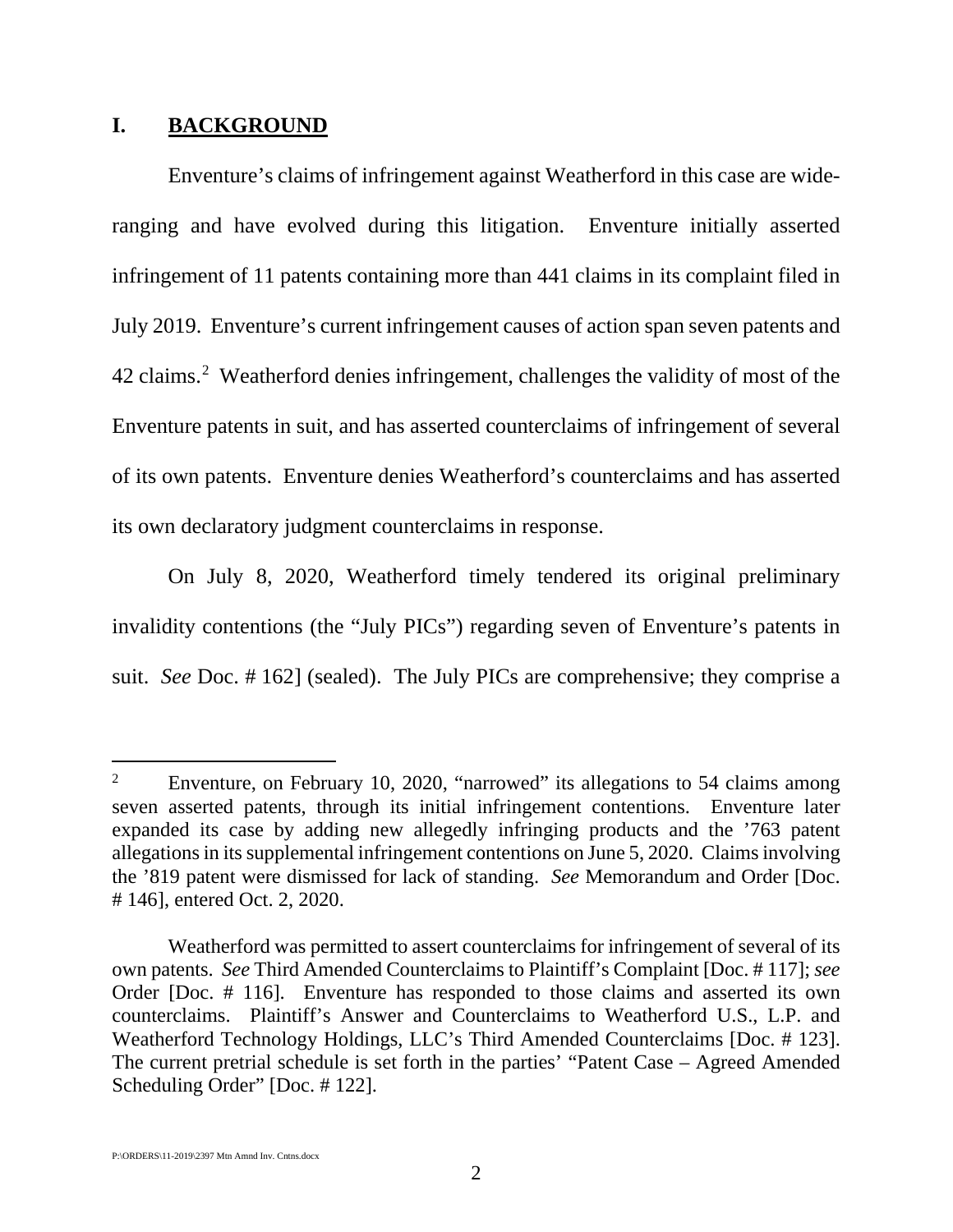431-page summary and analysis, plus 24 separate invalidity charts, as required by Southern District of Texas Local Patent Rule ("Patent Rule") 3-3(c).

Enventure informed Weatherford that the July PICs allegedly do not comply with the Patent Rules for lack of explicit identification of prior art references, or lack of identification of the pertinent portions within the cited references, and/or for lack identification of specific combinations asserted against each asserted claim.

Over the following several months, Weatherford and its experts transformed the PICs into IPR petitions (collectively, the "IPRs") challenging six of Enventure's patents in suit. Weatherford filed the first IPR petition on September 8, 2020, filed four additional IPR petitions addressing other patents within the following three weeks, and filed its sixth IPR petition one month thereafter on October 30, 2020.<sup>3</sup> The IPRs reflect many of the theories set forth in the July PICs, with the addition of extensive supporting material. Weatherford argues with some force that 40 of the 44 anticipation and obviousness theories found in the IPRs were expressly recited in the PICs. Weatherford contends the remaining four theories constitute only slight variations of the arguments in the July PICs. Weatherford acknowledges that the IPRs also include seventeen new pieces of evidence and six previously disclosed

<sup>3</sup> The six IPR petitions are IPR2020-01580 (filed September 8, 2020), IPR2020- 01648 (filed September 18, 2020), IPR2020-01661 (filed September 21, 2020), IPR2020- 01666 (filed September 24, 2020), IPR2020-01684 (filed September 28, 2020), and IPR2021-00107 (filed October 30, 2020).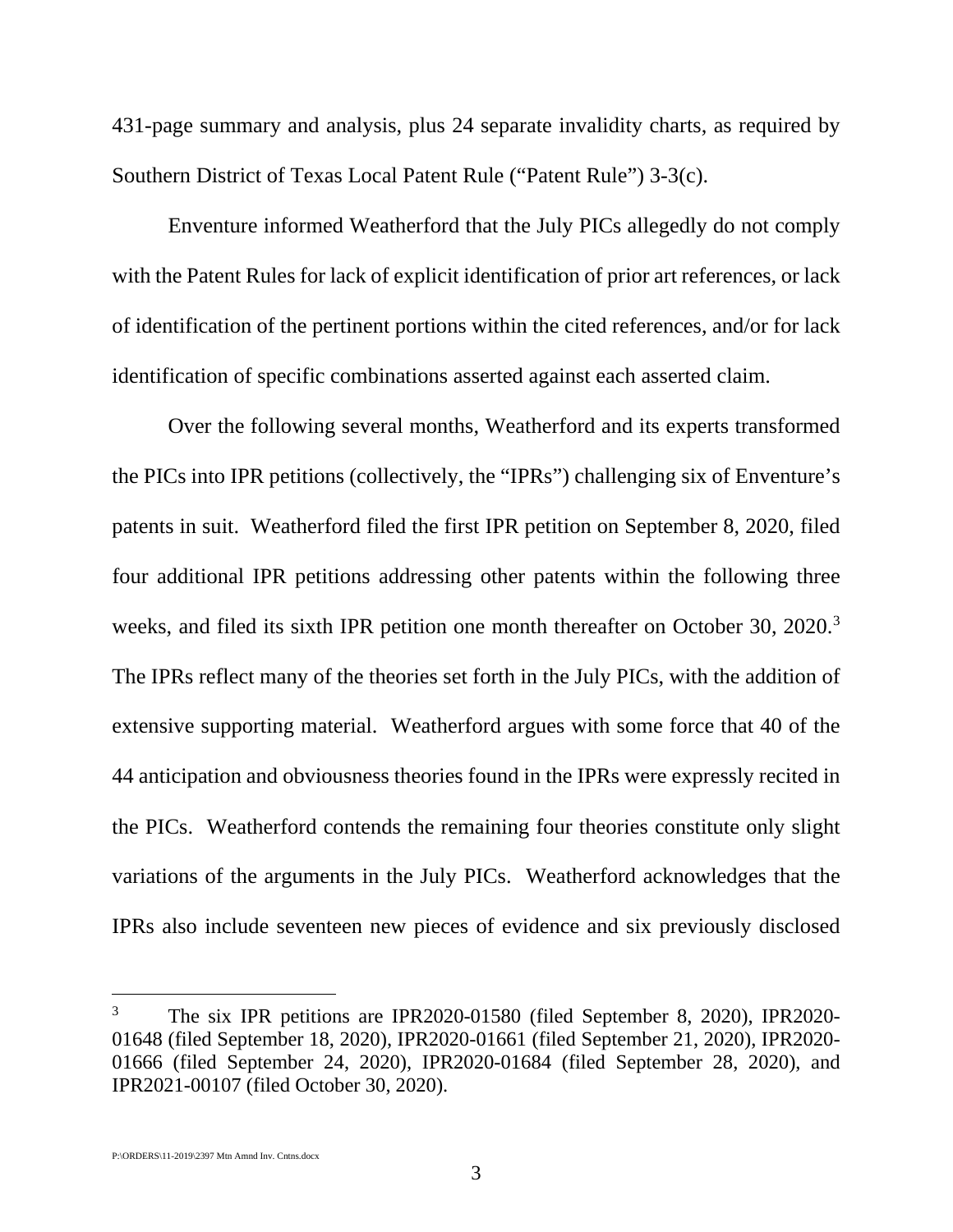references that are intended to corroborate the general knowledge of a person of ordinary skill in the art ("POSITA") allegedly already identified in the July PICs.<sup>4</sup>

Weatherford states that Enventure received each IPR petition and supporting material when it was filed. Also, Enventure has been or is required to respond to the IPRs in December 2020, January 2021, and February 2021.

Two weeks after filing the last IPR, Weatherford filed the pending Motion seeking pursuant to Patent Rules 3-3 and 3-7 to amend its invalidity contentions. Weatherford asks to incorporate by reference the six IPR petitions and accompanying exhibits related to the patents in suit. Weatherford contends that the requested PICs amendment can be accomplished in one paragraph that simply refers to the IPRs and incorporates the petitions and associated exhibits by reference.<sup>5</sup>

Enventure opposes the Motion, first, because Weatherford's July PICs are insufficiently detailed. Enventure also contends the July PICs fail to include sufficient detail about Weatherford's invalidity theories to enable Enventure to prepare expert reports. Enventure then contends that Weatherford's proposed "amendment" is in fact a "substitution" or "gross supplementation" setting forth "new invalidity theories, new prior art references, and expert reports" totaling 14,563 pages, much of which is included in the IPRs. Enventure argues that Weatherford

<sup>4</sup> *See* App. V to Motion, Exhibit X [Doc. # 162-4].

<sup>5</sup> Weatherford's Motion includes copies of the IPRs.

P:\ORDERS\11-2019\2397 Mtn Amnd Inv. Cntns.docx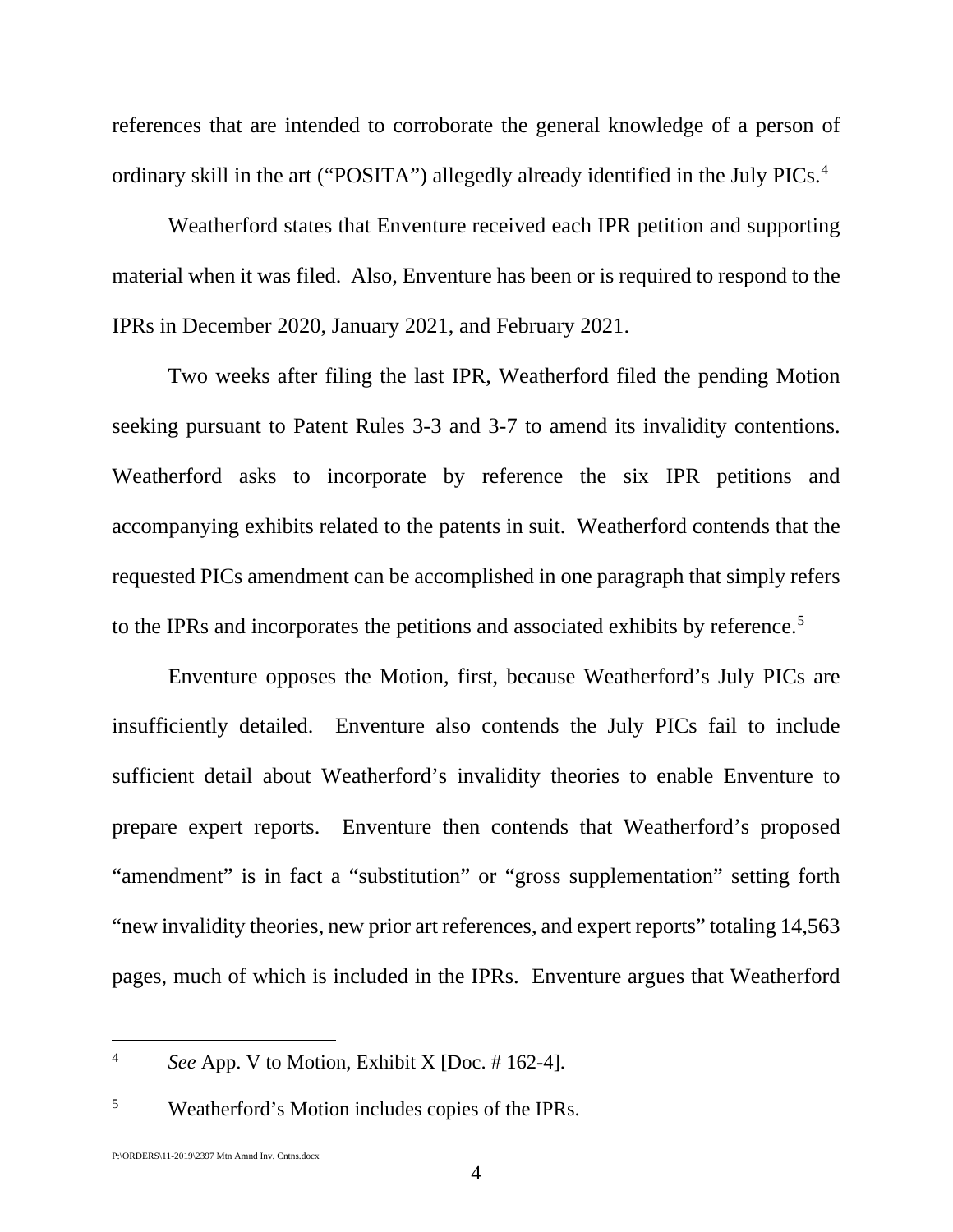should have to "live with" its choice to file a "placeholder, with an incalculable number of undisclosed permutations." Enventure also contends that Weatherford does not meet the high good cause standard required for an untimely amendment to the PICs under the Patent Rules and related Fifth Circuit authority.

Weatherford counters that its July PICs were more than sufficient under Patent Rule 3-3. Weatherford also contends that the amendment to the PICs is warranted to properly join issue in this case and does not prejudice Enventure.

The Court concludes that the requested amendment to the July PICs, while untimely, is warranted and will be allowed.

### **II. APPLICABLE LEGAL STANDARDS**

A motion for leave to amend invalidity contentions after the deadline for doing so requires a showing of "good cause" under Local Patent Rule 3.7. "Good cause may include, but is not limited to, newly discovered (1) accused instrumentalities, (2) bases for claiming infringement, or (3) prior art references, provided that good cause may be found only if the party seeking leave to amend shows that it exercised diligence in seeking the newly discovered information or documents." Patent Rule 3.7; *see Performance Aftermarket Parts Group, Ltd. v. TI Group Auto. Sys., Inc.*, Case No. H-05-4251, 2007 WL 836904, \*1 (S.D. Tex. Mar. 15, 2007); *Lubrizol Specialty Products, Inc., v. Baker Hughes Inc.,* No. 15-cv-2915, Dkt. No. 167 (S.D.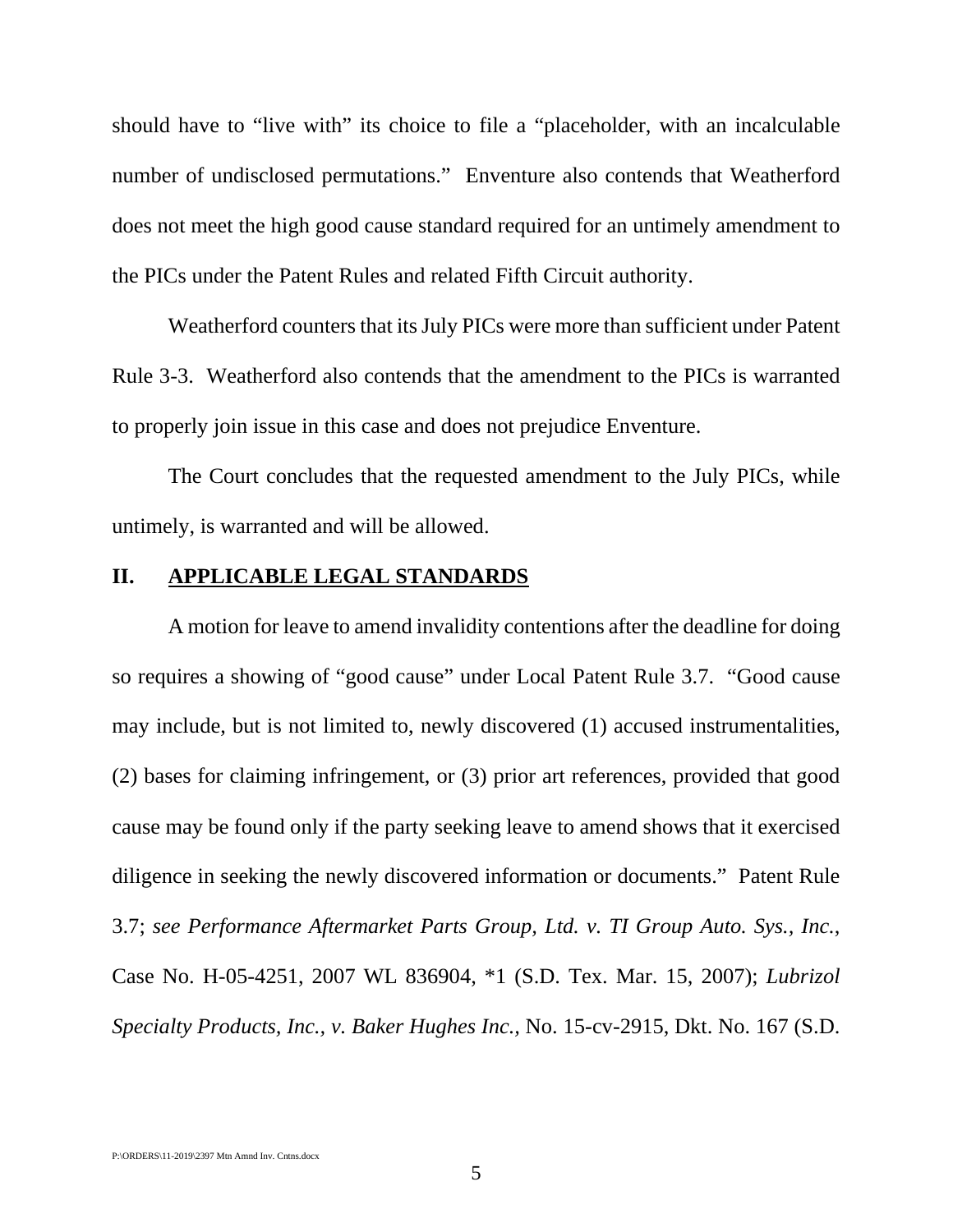Tex. Feb. 22, 2017; *see also O2 Micro Int'l Ltd. v. Monolithic Power Sys., Inc.*, 467 F.3d 1355, 1366 (Fed. Cir. 2006).

"The Federal Circuit has held that 'good cause' for purposes of amendments to invalidity and infringement contentions 'requires a showing of diligence.'" *See Performance Aftermarket*, 2007 WL 836904, at \*1 (*quoting O2 Micro*., 467 F.3d at 1366). "The party seeking leave to amend has the burden to establish diligence." *See id.* A court may deny a motion for leave to amend after the applicable deadline established by the court "if the movant knows or should have known of the facts upon which the proposed amendment is based but fails to include them." *SandBox Logistics, LLC et al v. Proppant Express Invest., LLC*, No. 4:17-CV-589, Dkt. 309 at 1-2 (S.D. Tex. Sept. 18, 2018) (*quoting Ross v. Houston Housing Auth.*, No. 4:09- CV-2361, 2010 WL 1726908 at \*2 (S.D. Tex. Apr. 8, 2010)).

In addition, the Fifth Circuit has held that a court assessing a request for leave to amend after an applicable deadline should consider the importance of the amendment, potential prejudice in allowing the amendment, and the availability of a continuance to cure such prejudice. *Marathon Fin. Ins., Inc. v Ford Motor Co.*, 591 F.3d 458, 470 (5th Cir. 2009) (quoting FED. R. CIV. P. 16(b) ("once a scheduling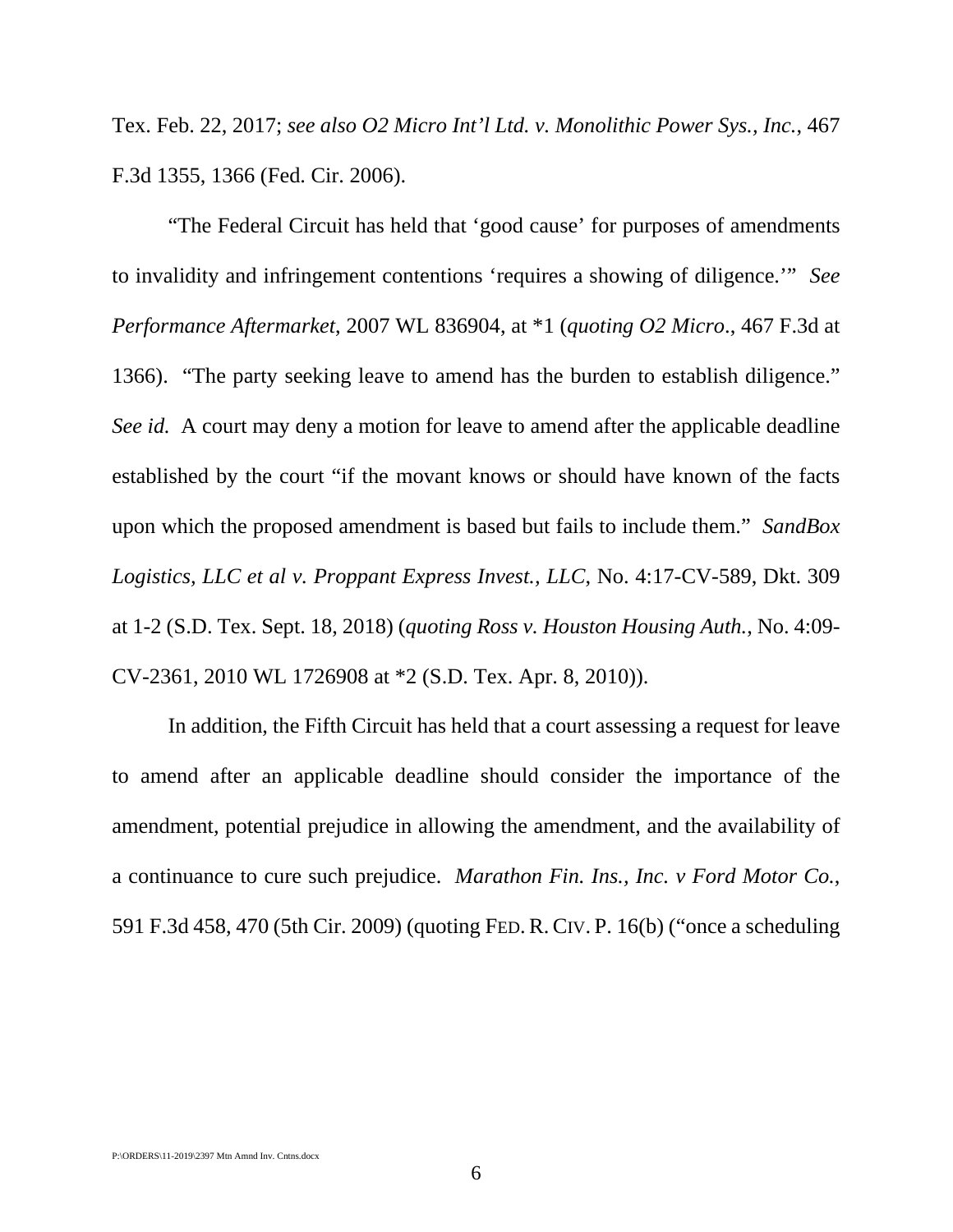order has been entered, it 'may be modified only for good cause and with the judge's consent."" $).<sup>6</sup>$ 

This Court has considerable discretion in deciding whether to grant an untimely motion for leave to amend. *See Fahim v. Marriott Hotel Servs.*, 551 F.3d 344, 348 (5th Cir. 2008); *Giancarlo v. UBS Fin. Servs., Inc.*, 725 F. App'x 278, 287 (5th Cir.), *cert. denied*, 139 S. Ct. 199 (2018).

#### **III. DISCUSSION**

Enventure first contends emphatically that the Weatherford July PICs were inadequate to meet Patent Rule 3-3 standards. Weatherford objects to this characterization, but in any event argues that its proposed amendment to the PICs by incorporation of the IPRs resolves this issue. Without deciding the adequacy of the July PICs and noting that a better practice for Weatherford may have been to request a further extension of the PICs deadline, the Court observes that Weatherford has addressed this issue by proffering extensive detail, factual support, and expert reports, to which Weatherford now is bound by virtue of the IPR petitions and exhibits.

<sup>6</sup> "To determine whether a movant has established 'good cause,' the Court may consider the following four factors: (1) the movant's explanation for the failure to complete discovery within the discovery deadline; (2) the importance of the proposed additional discovery; (3) potential prejudice in extending the discovery deadline; and (4) the availability of a continuance to cure such prejudice." *Lampkin v. UBS Fin. Servs., Inc.*, 925 F.3d 727, 740-41 (5th Cir.), *cert. denied*, \_\_ U.S. \_\_, 140 S. Ct. 389 (2019).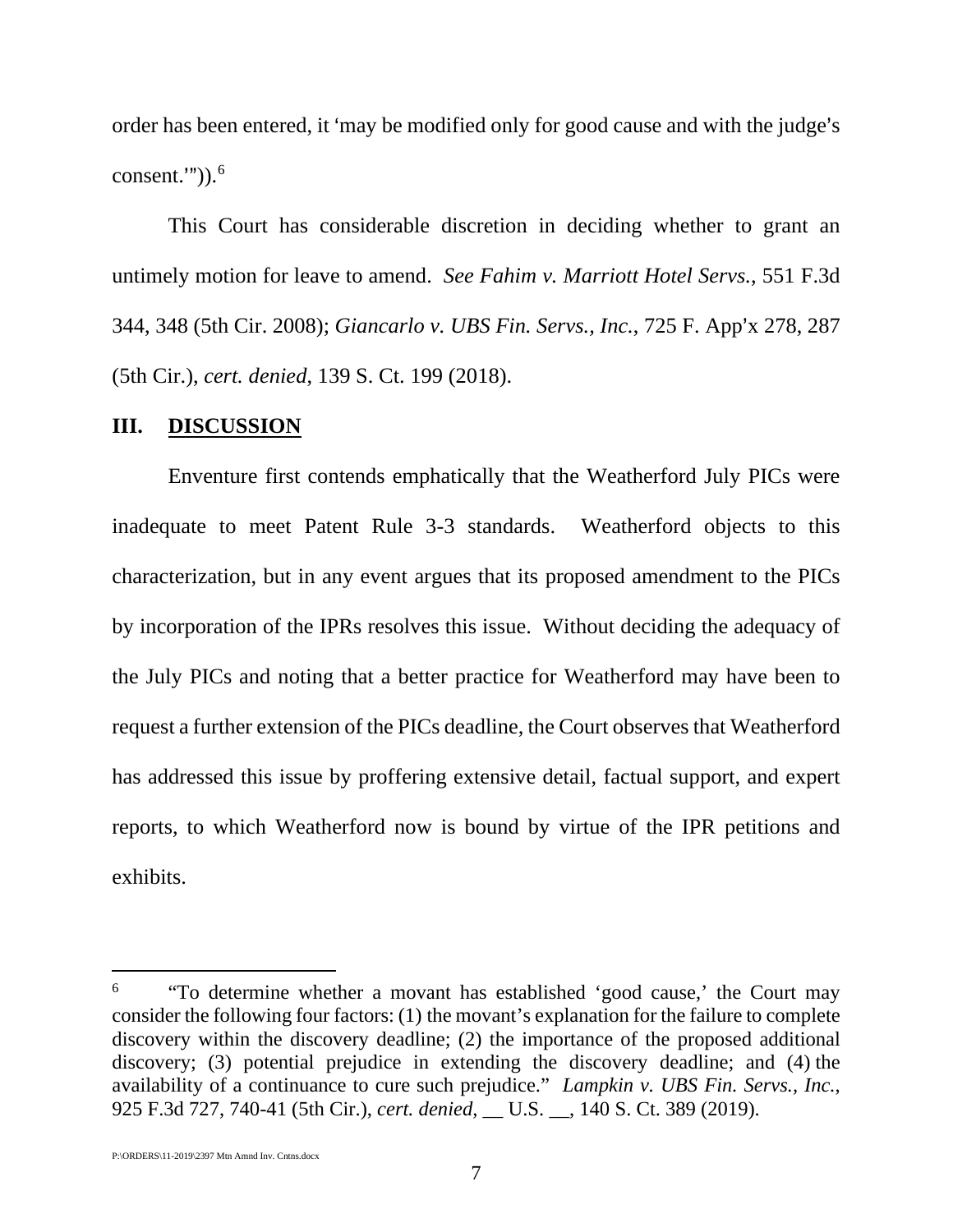Enventure's primary objection to the amendment is that Weatherford has failed to demonstrate diligence as to the timing of presentation of the detail it seeks to include in the amended PICs, and that Weatherford should have known and included its new theories in the July PICs. The basic question is whether the Court should permit Weatherford to amend its PICs four months after the agreed deadline. The Court is persuaded that Weatherford has demonstrated diligence under the circumstances presented that explainsits delay. This case involves numerous patents and claims which have morphed during the pendency of this case. The proposed amendment to the PICs simply incorporates the IPRs, which in turn are based substantially on invalidity theories articulated in the July PICs. Enventure has been on notice of the details of the IPRs starting approximately two months after receipt of the July PICs. The IPRs and thus the proposed amended PICs present more precise theories on which the parties must join issue before this Court and are doing so before the Patent Trial and Appeal Board ("PTAB") in connection with the IPRs.

The Court notes that the proposed amendments to the PICs in this case are attributable in part to the fact that parties, their counsel, and their experts, as well as the Patent Office from which information had to be obtained, have been hampered by requirements that all employees work from home because of the highly contagious COVID virus and the related worldwide pandemic. There also has been robust motion practice in this case on various issues that has consumed the parties'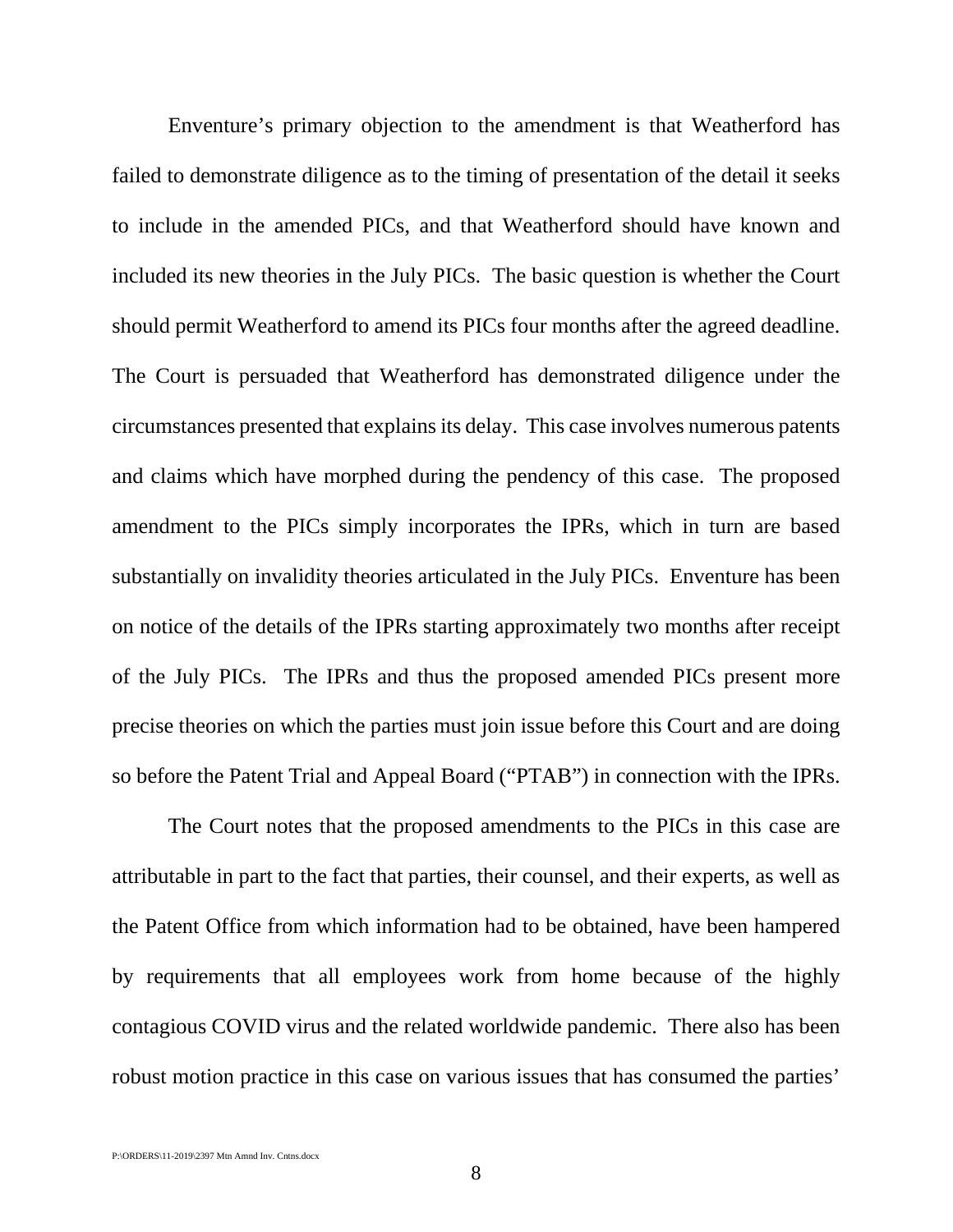and Court's attention. There have been various additions, amendments, and changes to the claims asserted in this case. The Court accordingly finds, under these circumstances, that Weatherford has been sufficiently diligent in seeking to amend the PICs.

The Court is aware that Weatherford seeks to incorporate four new invalidity theories that were included in the IPRs but not in the July PICs.<sup>7</sup> While these substantive additions might be unjustified in more limited patent disputes, the Court will permit this expansion of issues in the context of this complex case that has been litigated during a worldwide pandemic. Enabling the parties to litigate all related issues in one case will advance the goal of judicial economy.

Turning to the other factors a court should consider in evaluating the propriety of amendment after expiration of an applicable deadline, the Court finds that Weatherford's addition of detailed amended invalidity PICs is important to its presentation of its invalidity theories. As noted, the revised PICs overlap almost entirely with the issues raised in the IPRs and largely are a supplementation and/or clarification of the theories in the July PICs. The newly articulated and factually supported contentions will provide the definitive roadmap for the invalidity litigation in this case. The revised PICs and supporting material are well-indexed and

<sup>7</sup> These new theories appear to be based largely on prior art disclosed in the initial PICs.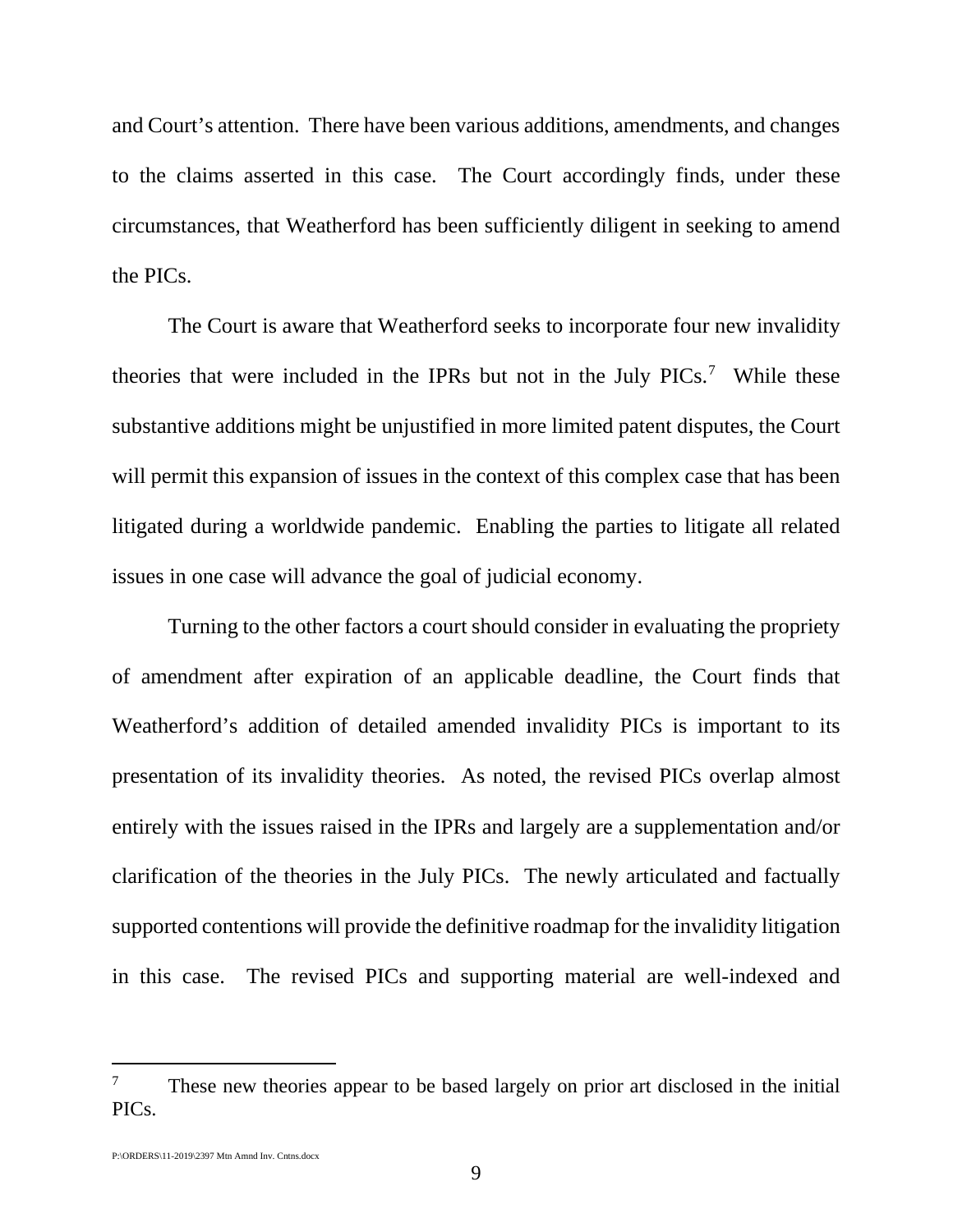organized. They disclose the theories, prior art, expert opinions, and explanations of POSITA knowledge that Weatherford contends support its invalidity challenges. The amended PICs will be binding on Weatherford and will enable this litigation to parallel the IPRs before the PTAB, which will reduce the likelihood of inconsistent findings and outcomes.

Enventure contends that it will be prejudiced by the amended PICs and vast array of supporting material. The Court is unpersuaded. Because of transitions of the parties' claims and defenses, this case is still at a relatively early stage. Enventure benefits from details it will obtain from the amended PICs. Moreover, because the IPRs were filed in September and October (shortly after the PIC deadline) and the amended PICs track the IPRs, Enventure has had time to digest the adjusted or new theories before any current meaningful deadline in this litigation. The *Markman* briefing does not start until April 2021, the *Markman* hearing is currently scheduled for June 2021, and the final invalidity contentions deadline is not until September 2021.

Finally, prejudice to Enventure, if any, can be addressed by a reasonable continuance. In deference to the difficulties of litigation during the COVID pandemic and Enventure's need to respond to the IPRs and the amended PICs, the Court will grant an extension of deadlines of up to 90-days, if requested by Enventure within 21 days of entry of this Order.